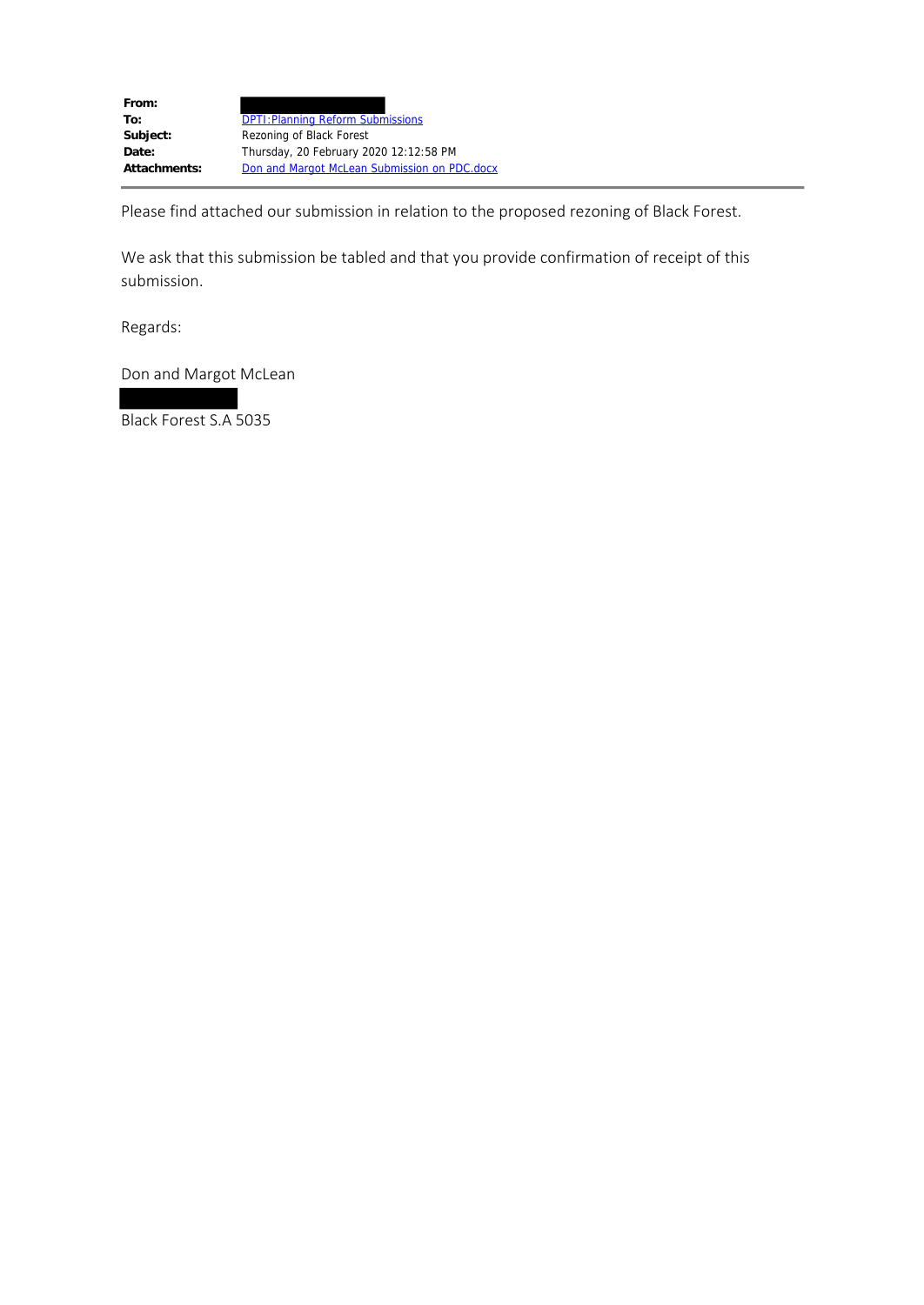# **Notes for template submission on PDC**

## **Opening Observations**

Thank you for the opportunity to comment on the proposed new Planning & Design Code.

I live in Black Forest/Clarence Park (west of East avenue). My current zone, under the City of Unley Development Plan RB350 is being transitioned into the General Neighbourhood Zone.

Contradicting the assurances of the Minister and the Commission Chair that our zone would be transitioned into the new zone with little or no change the changes to my zone are significant. So significant, that I suggest the two zones simply are not compatible.

The changes are so impactful that they depict the zone in which I live as a zone presenting for complete renewal. Changes that I trust are not intended but which could see our population double in a short period of time.

## **Differences and the Impact of these differences on Black Forest/Clarence Park.**

Not only has the area per dwelling changed from 350m2 to 300m2, (or down to 200m2 for row housing), setbacks have been drastically changed. The front setbacks have been effectively halved, from the current existing established setback of around 10m (suburban wide) to a mandatory 5m.

New developments will, under this change be predominant in the streetscape. They will impact seriously on the visual amenity of the adjacent neighbours for years to come creating streetscapes of conflict rather than the harmony that exists now.

Side and rear setbacks do not exist in the draft. This is surely in error. Such if included in the final draft will see the current spaciousness of our suburb disappear. Potentially streets could become a series of row housing.

The current zoning does allow a 2 for 1 redevelopment of the average site in Black Forest/Clarence Park. The changes that the draft indicates would allow for most sites a 3 for 1 redevelopment opportunity. In many cases, particularly corner sites, this grows to 4 for 1, or more. I trust the Government/the Commission is not intent on seeing a whole suburb with 3 houses on each property.

Such redevelopment potential will artificially increase the value of most properties in Black Forest/Clarence Park. Affordability, for other than developers, will result as properties that are currently within the reach of the average person, will no longer be affordable.

This results in Black Forest/Clarence Park realistically being not a like for like, but a zone that is seen as a regeneration zone. A zone with a potential to double the population. Doubling the population in an area with a road network and infrastructure that cannot sustain such.

The amount of roofed area is increasing from 50% to 60% of the site area, with private open space reducing from 20% to as little as 8%. This may work in a future Greenfields development where public open space is plentiful.

It does not and cannot however work in an infill environment where public open space is minimal. Particularly in the City of Unley which (at around 2.5%) has the least amount of public open space in the whole metropolitan area. This would place pressure on the City of Unley to find more open space, which would be a significantly costly exercise.

Overlooking restrictions have been reduced from 1.7m cill height on 2nd floor windows to 1.5m cill heights. An average height person can see over a cill height of 1.5m with ease, effectively eliminating the effort to minimise overlooking.

Increasing the width of carports from 30% of the frontage of the site to 50% will see carports/garages dominate the streetscape.